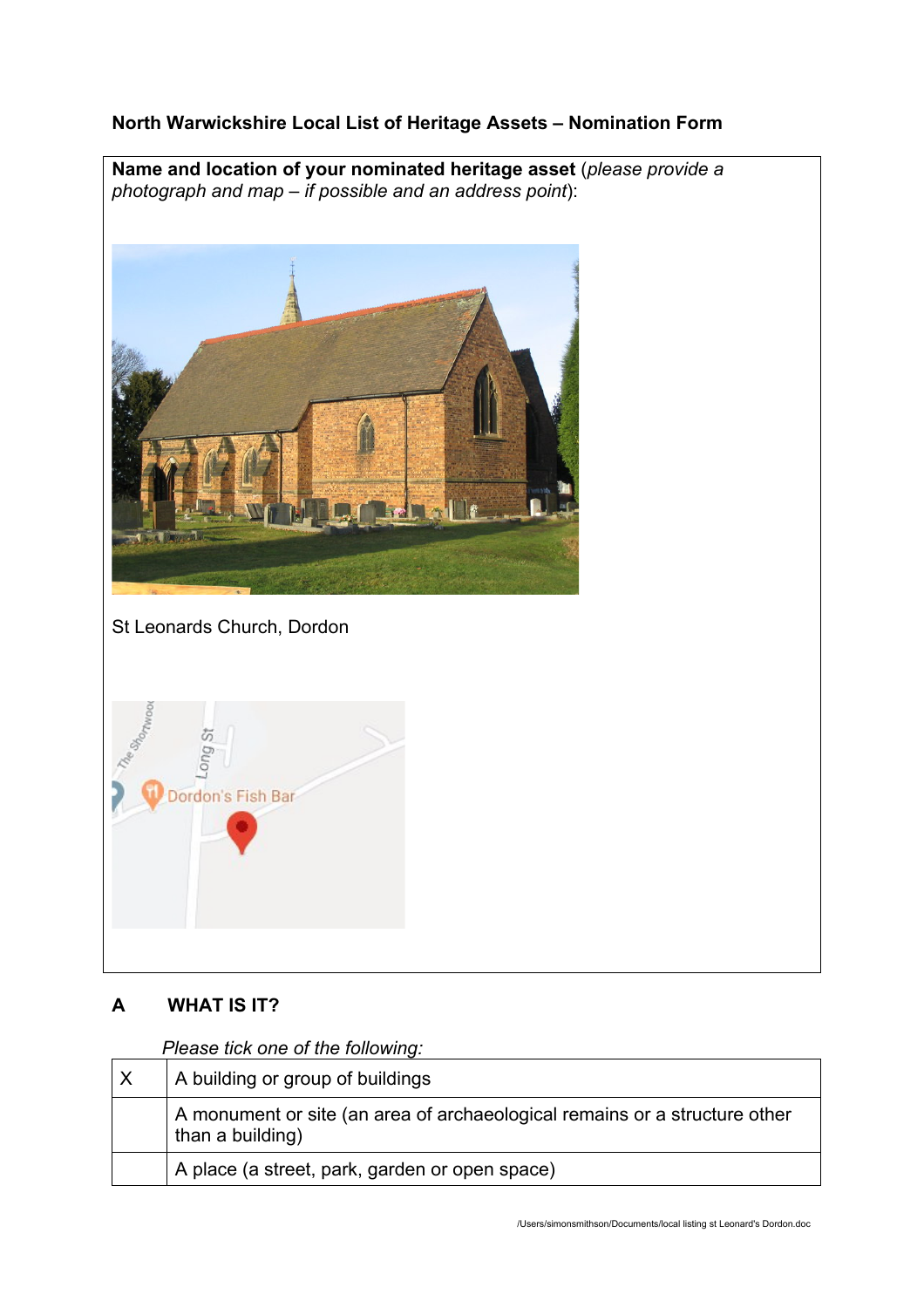| A landscape (an area defined by a visual feature, village, suburb, field |
|--------------------------------------------------------------------------|
| system, sunken lane)                                                     |

**B WHY IS IT SIGNIFICANT?** Indicate what it is about the asset that is valued locally. Please use the heritage values to define significance (Section 5 of the Note on Selection Criteria).

### **Historic:**

The North Aisle was built as a Chapel of Ease, designed by G.E.Street in 1868. The South Aisle was built in 1901 designed by William Bidlake. The bricks were made locally. The first burial took place in 1881. It has two significant stained-glass windows, one dedicated to Lady Charlotte Augusta Chetwynd who was injured and subsequently died on this spot and the other dedicated to Lt Col. Fowler engineer to the local mines who died in France in 1915.

#### **Aesthetic: Communal:**

St Leonard's has a prominent position and is made from local materials.

### **Evidential:**

The construction of the church is well documented in parish records.

## **C ARE THERE OTHER FACTORS OF HERITAGE SIGNIFICANCE?**

Indicate what might make your nominated asset stand out from the surrounding environment (Section 7 of Note Selection Criteria):

| Age: Is it old, or does it<br>have a Significant date? | 1868 and 1901. |
|--------------------------------------------------------|----------------|
|--------------------------------------------------------|----------------|